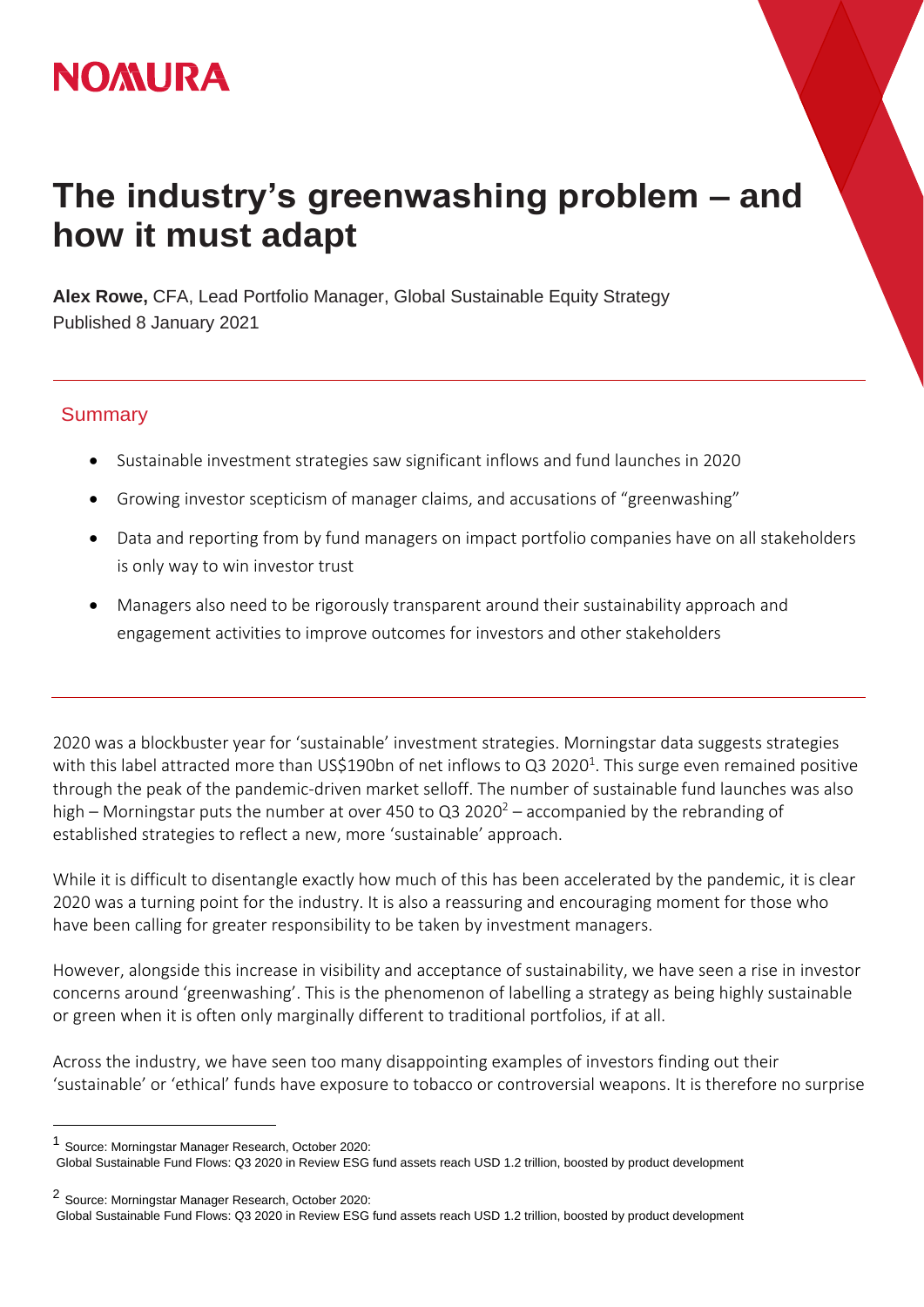the public are often sceptical of claims that the industry has grown a greater conscience.

Yet, despite some discouraging discoveries, we believe there is a great deal of positive momentum driving investors towards more sustainable portfolios. Across the investment sector, we also see an overall willingness and aspiration to work together to achieve better social and environmental outcomes.

Perhaps this is a function of new blood within our industry and the start of a generation taking the lead in investment decision making roles. Maybe it is a growing understanding that making the "right" decision may also be the best one to generate better investment returns.

Whatever it is, more investors and companies than ever are becoming highly receptive to collaborations and allocating more resources to achieve better outcomes.

It would be a shame, therefore, for all this to be dismissed as merely 'greenwashing', so we, as an industry, must do more to be better and prevent this dangerous perception gaining unwarranted ground.

We believe the bedrock of credibility is created first and foremost by impact awareness and reporting. We need to be accountable, transparent and allow our methodology and activities to be rigorously tested.

It is vital that we carefully analyse a company's total impact on all stakeholders to assess whether to hold it in a portfolio that aims to promote sustainable outcomes. It is also important to note that the greenwashing phenomenon is not unique to the asset management industry. Companies themselves may 'greenwash' their reporting to promote a more sustainable appearance. This means the onus is on us, as responsible investors, to carefully assess and cut through the rhetoric to the correct and detailed information.

Data that truly gets to the heart of the impact can be idiosyncratic and hard to find, but it is possible to work with a company to disclose it. For example, if a company develops emission reduction technology, a responsible investor will need to analyse data related to the amount of emissions it actually avoided making by using it. For a mobile payments business in an emerging economy, we might need to look at the number of people using the service and volumes on its platform, to assess how well it supports access to otherwise scarce basic financial services.

As fund managers, it is vital we are fully transparent over what data we use to assess a company's impact. This openness will go a long way to ensuring clients understand both what we aim to do and actually achieve with their capital. It also helps to keep investee companies and asset managers fully accountable.

As a starting point, we advise investors analysing sustainable strategies to ask what 'sustainability' really means to the fund manager – and what exactly they are trying to achieve. We would also advise probing a manager's stewardship and engagement activity to examine how this supported positive outcomes.

The manager should be transparent not only over their entire portfolio, but explain each holding's contribution to an overall positive impact and offer the data to support the claim. While we recognise that most of the impact data currently offered by companies needs upgrading and improvement, we believe there is enough to start to build a clear picture for clients.

As we progress on this sustainability journey, it is becoming clear that investors' approaches are wideranging and subjective. Sustainability as a notion is bound to keep evolving, as it is a reflection of societal thinking and expectations.